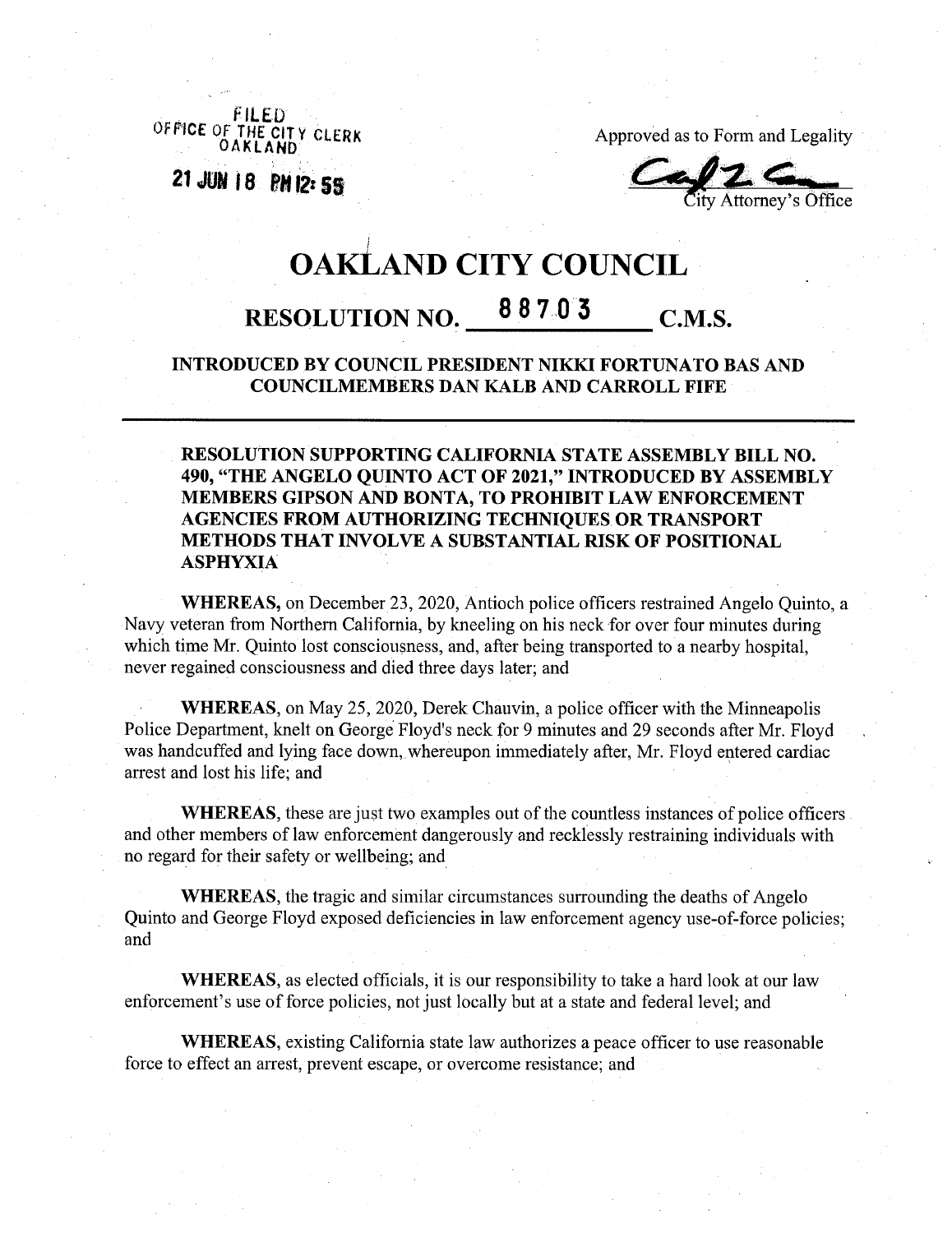WHEREAS, existing California state law prohibits a law enforcement agency from authorizing the use of a carotid restraint or a choke hold, but does not specifically prohibit a law enforcement agency from authorizing techniques or transport methods that involve a substantial risk of positional asphyxia; and

WHEREAS, positional asphyxia means situating a person in a manner that compresses their airway and reduces the likelihood that they will be able to breathe normally; and

WHEREAS, positional asphyxia includes, without limitation, the use of any physical restraint technique, device, or position that causes a person's respiratory airway to be compressed or impairs the person's breathing or respiratory capacity, including any technique in which pressure or body weight is unreasonably applied against a restrained person's neck, torso, or back, or positioning a restrained person in a prone or supine position without proper monitoring for signs of asphyxia; and

WHEREAS, in-custody death is one of the great tragedies in law enforcement, and one of the most common causes is positional asphyxia; and

WHEREAS, California Assembly Bill No. 490 ("AB 490") will create a uniform statewide policy to prohibit a law enforcement agency from authorizing techniques or transport methods that involve a substantial risk of positional asphyxia; and

WHEREAS, AB 490 is supported by the American Civil Liberties Union ("ACLU") of California, the National Action Network, and the Consumer Attorneys of California; now, therefore, be it

**RESOLVED:** That the Oakland City Council hereby supports California Assembly Bill No. 490, "The Angelo Quinto Act of 2021," and urges the California State Legislature to pass this bill in order to keep our communities safe from police violence; and, be it